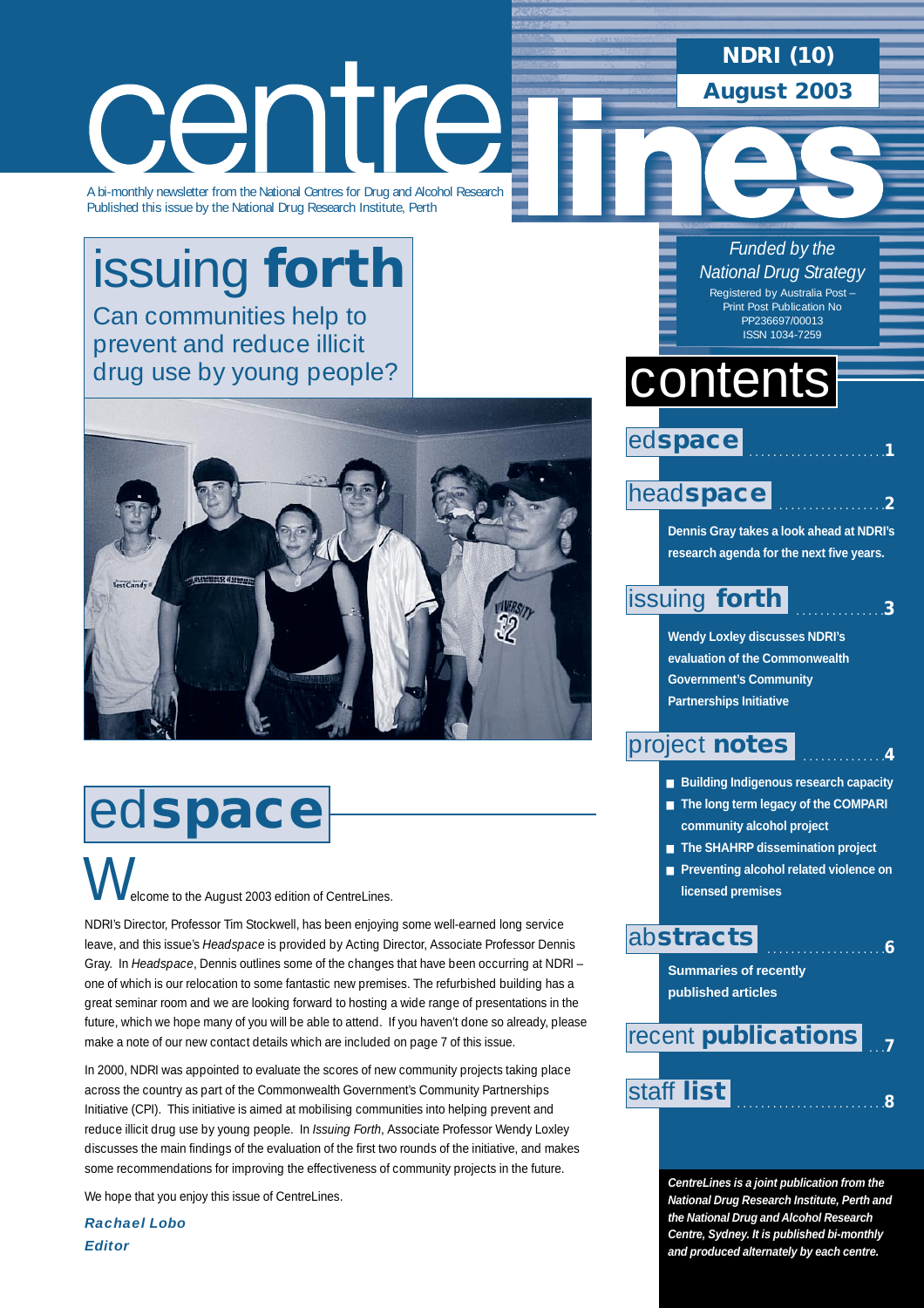# <span id="page-1-0"></span>centre lines

# head**space**

# NDRI: Looking ahead to the next five years

am writing this at a time of change for the<br>
National Drug Research Institute. We are<br>
to sign a new five year contract with the<br>
Commonwealth Department of Hoalth and am writing this at a time of change for the National Drug Research Institute. We are about Commonwealth Department of Health and Ageing and we have just moved into new premises – both events which herald a new era.

Late last and early this year, NDRI – along with our sister centres of excellence in drug research: the National Drug and Alcohol Research Centre and the National Centre for Education and Training on Addiction – underwent its fifth evaluation. In essence, the reviewers found that NDRI had:

- Developed research programs that reflect its commitment to coherent, incremental research that addresses the need for evidence to support action to prevent and minimise the harm associated with drug and alcohol use;
- Enhanced the quality of its research over the past five years;
- Built a significant international and national reputation as a major contributor to the body of knowledge in the field of drugs and alcohol; and,
- Is widely recognised for its leadership role, particularly in relation to research on alcohol, research with and for Aboriginal and Torres Strait Islander communities, and (to a lesser extent) cannabis.

The reviewers also found that:

- Stakeholders expressed a high level of satisfaction with the level of influence exercised by NDRI research findings on policies and practices; and,
- NDRI represents a significant and valued investment that has developed a body of knowledge on issues that others may not have addressed.

On the basis of the positive outcome of the evaluation, the Department of Health and Ageing has made a commitment to renew NDRI'S core funding for a further five year term. For the coming five years, we have developed a number of research priorities. These are based on nationally identified priorities, the recommendations made in the recent NDRI evaluation, and NDRI's existing research strengths.

#### **National monitoring of alcohol and other drug patterns and related harms**

A key activity here is the continuation of NDRI's National Alcohol Indicators Project (NAIP). As part of this project, NDRI staff have developed the methodology for monitoring five key indicators of alcohol-related harm and these are now reported on for all state and territory jurisdictions. An important enhancement of this project will be the trial of its extension to cover Indigenous Australians. Other work to be conducted under

this priority will include that on the Western Australian arm of the national Illicit Drug Reporting System and monitoring alcohol-related harm in NSW (in collaboration with the NSW Bureau of Crime Statistics and Research).

#### **Partnerships in the prevention of alcohol and other drug misuse among Indigenous Australians**

Activity under this priority will continue to focus upon research and evaluation that enhances the ability of Indigenous Australian communities to address alcohol and other drug misuse. In the coming five year period, greater attention will be focused upon enhancing the capacity of Indigenous community-controlled organisations to manage and/or conduct their own research.

#### **Prevention of the spread of bloodborne viruses and other harms among injecting drug users**

There will be three foci to continuing work in this area. These are: research into the injecting behaviours and practices that contribute to transmission; the effect that medical management of hepatitis C infection has on injecting behaviours and its role in the prevention of further transmission; and the role that hepatitis C positive injectors have in preventing the transmission of the virus to partners and friends.

#### **The impact of legislative, regulatory and educational strategies to minimise alcohol and other drugrelated harms**

The aim of work in this area is the collection of data on the impact of various educational, regulatory and legislative strategies as a basis for informing the future implementation and modification of such strategies. This work is informed by a recognition of the need to take into account the broader context that influences the implementation of effective prevention strategies.

#### **Development and evaluation of more effective school drug and education programs**

A key focus here will be on research that advances understanding of effective prevention approaches in whole of school settings. This work will include defining and evaluating best-practice in an Australian educational context and formative research on harm reduction focused illicit drug education.

#### **Development and evaluation of more effective community drug prevention programs**

Effort here will be directed at undertaking innovative research that will advance understanding of effective prevention approaches in whole community settings. As part of this, it is planned to conduct a long-term, national, multisite efficacy trial of community mobilisation as a strategy to reduce alcohol-related harm.

#### **Identifying fundamental, strategic and developmental research questions in the area of prevention of harmful drug use**

Last year, in conjunction with the Centre for Adolescent Health at Melbourne University, NDRI undertook a major review of the international literature on prevention. The project was undertaken to inform the development of a comprehensive National Drug Strategy Prevention Agenda. This work has stimulated a number of new research questions and these will be actively pursued over the next five years.

#### **Investigating the influence of structural determinants and the social contexts of drug use on the implementation of strategies designed to reduce and prevent harmful drug use**

Work in this area is designed to address the dearth of ethnographic research on drug use in the Australian context. The research program will comprise a series of linked ethnographic, qualitative or multi-disciplinary studies that aim to investigate the ways in which educational, legislative and regulatory strategies impact on social contexts to produce or reduce drug-related harm.

In July, NDRI moved to what it is hoped will be a more permanent location. Since its inception, NDRI has been located in commercial rental properties – first in South Perth and for the past three years in West Perth. NDRI's new home is in a refurbished building on Curtin University of Technology's Shenton Park health research campus. The new premises provide us with considerably more enclosed office space, a secure location for NDRI's extensive library, and large seminar and meeting rooms.

The Shenton Park building is also to be occupied by other research centres from Curtin's Division of Health Sciences, including the Centre for Behavioural Research into Cancer Control and the Centre for International Health. The co-location of these research centres will enable the sharing and more efficient use of resources, and will facilitate some collaborative activities – both of which will enhance the research capabilities of all centres.

With our revised work agenda and our enhanced research facilities we are looking forward to a productive and effective new chapter in NDRI's history.

#### *Dennis Gray*



page two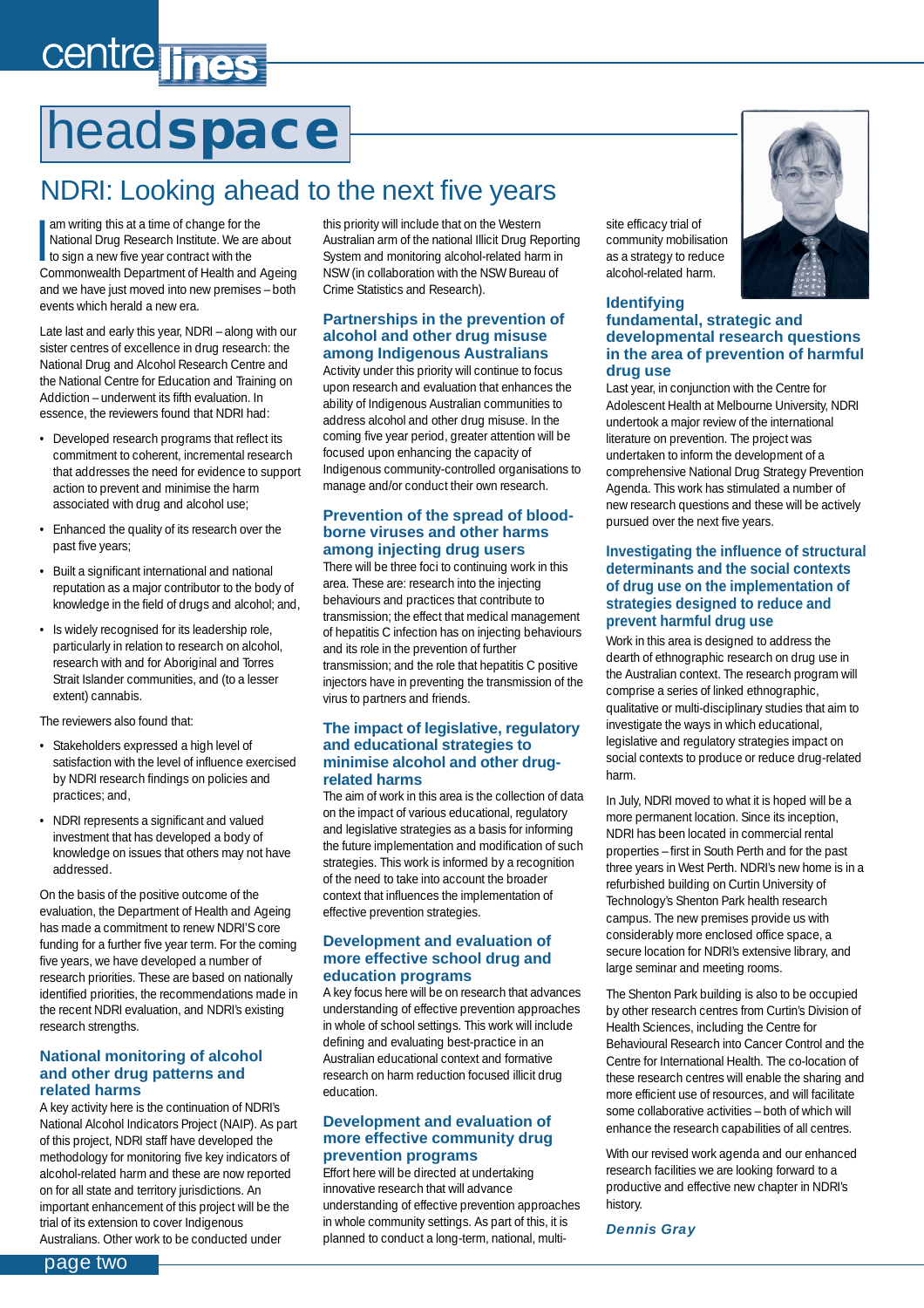# <span id="page-2-0"></span>issuing **forth**

### Can illicit drug use be prevented in the community? The evaluation of the first two rounds of the Community Partnerships Initiative

In recent times, there has been renewed interes<br>
in the development of ways to prevent illicit<br>
drug use among – particularly – young people.<br>
The local community is considered to be one of n recent times, there has been renewed interest in the development of ways to prevent illicit The local community is considered to be one of the primary levels for prevention, offering prospects for addressing some broad social determinants related to both the social disadvantage and disconnection that underlie aspects of drug use and drug-related harm.

The National Illicit Drugs Strategy (NIDS), commonly known as "Tough on Drugs" was launched in 1997 at a time of nationwide concern at the escalating problem of illicit drug use, particularly the use of opiates which was associated with high morbidity and mortality. The Community Partnerships Initiative (CPI) is a community grants program within NIDS which was first funded in 1997. CPI aims to encourage quality community action to prevent illicit drug use, and to build on existing activity occurring across Australia. To date 134 projects have been funded in three national funding rounds to a total of \$10.5 million, and a fourth round is being assessed. Projects funded range from school holiday programs to parent training initiatives to youth run radio stations and cafes; are based all over Australia; and engage with a wide range of people, from toddlers to grandparents. Funded activities in the first two rounds included:

- Ongoing bush adventures for 15-18 year olds at high risk of illicit drug use.
- Peer education and drug information for parents, carers and friends in Indo-Chinese communities.
- Workshops to develop coping skills for parents whose use of alcohol and other drugs had affected family functioning.
- Engaging young people in action research to feed into the strategic development of a municipality health plan.
- Education and information in local schools to address illicit and poly drug use at parties.
- Provision of a recreational, friendly drug-free environment, including anti-drug dance parties, for gay and lesbian people under 18.

NDRI was awarded the contract to evaluate the first two rounds (87 projects) of the CPI. The evaluation took place over two years (2000 – 2002) and was focused on process, impacts and outcomes. It was advised by a National Expert Advisory Group (NEAG) which was recruited for the purpose. The evaluation comprised literature review; review of existing documentation including background documents, project progress reports which were required to be

submitted on a standard pro-forma every 6 months, and final reports; and collection and assessment of new data through Key Informant (KI) interviews and on-site project visits.

There were five stages in the first two rounds of the CPI:

- 1. Development of the model,
- 2. Funding round 1,
- 3. Development and provision of tools and resources to support groups in the community to undertake prevention strategies of quality,
- 4. Funding round 2; and
- 5. Evaluation and dissemination.

The evaluation focused on each of these stages as well as making an overall assessment of outcomes at the end of the two year evaluation period. The interested reader is referred to the evaluation final report<sup>1</sup> which is available on the CPI Web site at http://www.health.gov.au/pubhlth/ strateg/drugs/illicit/evaluation.htm.

CPI is modelled on the WHO Global Initiative on Primary Prevention of Substance Abuse (GIPPSA)2. GIPPSA aims to mobilize communities to prevent and reduce the health and social problems related to psychoactive substance use among young people through the mobilization of local resources for human resource development. The principles and criteria for funding projects were drawn very closely from the WHO GIPPSA and reflected those elements which were found in the literature to be related to successful community projects.

The aims of CPI were to develop and/or demonstrate:

- A range of local community partnerships for primary prevention of illicit substance use;
- Examples of quality practice in community participation and action of a significant public health issue;
- An increase in the capacity of communities to develop effective prevention activity;
- An increase in a sustainable community action across Australia;
- National dissemination of quality practice in primary prevention of illicit substance use; and
- A database of projects.

In terms of meeting these objectives, we found that a range of community partnerships was developed, but the extent to which the projects could be said to be examples of 'quality' practice was more difficult to ascertain. Projects in both rounds demonstrated positive impacts on

individuals and the community, but

evidence of behaviour change tended to be limited to a few specific examples. Sustainability was a major concern to both participants and informants, which made the assessment of whether there had been an increase in the capacity of communities to develop effective prevention activity, and an increase in a sustainable community action across Australia, difficult. Many projects were replicable, but not all had documented their work thoroughly enough, and it was not clear how dissemination would occur. All the projects identified and mobilised local resources which was one of the strengths of the Initiative, but few provided training to their communities.

In drawing together the threads of the evaluation, we found that good community process was a *sine qua non*, whatever the approach or approaches of the project. However projects with multiple and flexible approaches seemed to be the most successful: a finding supported by the literature. Views of the value of CPI funding were mixed: project informants thought that it was money well spent, but National KIs were more divided in their views.

We believe that there are a number of implications for the future of the CPI drawn from the evaluation, which we have encapsulated into six major messages for community based primary prevention of illicit drug use in Australia:

- 1. Macro behaviour change from initiatives such as the CPI is unlikely in the short term. Effective prevention is hard to demonstrate without longer well controlled longitudinal studies.
- 2. Sustainability of impact and outcome is difficult to obtain unless the community is left with more capacity to undertake prevention activities than it had to begin with. Capacity building, however, must be continually nurtured if it is to last beyond the project. Ongoing funding for longer periods should be considered in communities where it can be demonstrated there are likely to be effective outcomes.
- 3. Dissemination of outcomes and replicability of projects are clearly linked. These are essential if the results of the CPI to date are to be extended beyond the individual projects. A clearer consideration of mechanisms would assist, as would technical support to projects.
- 4. Incorporating more than one approach to project activities appears to be more effective than single approaches.

page three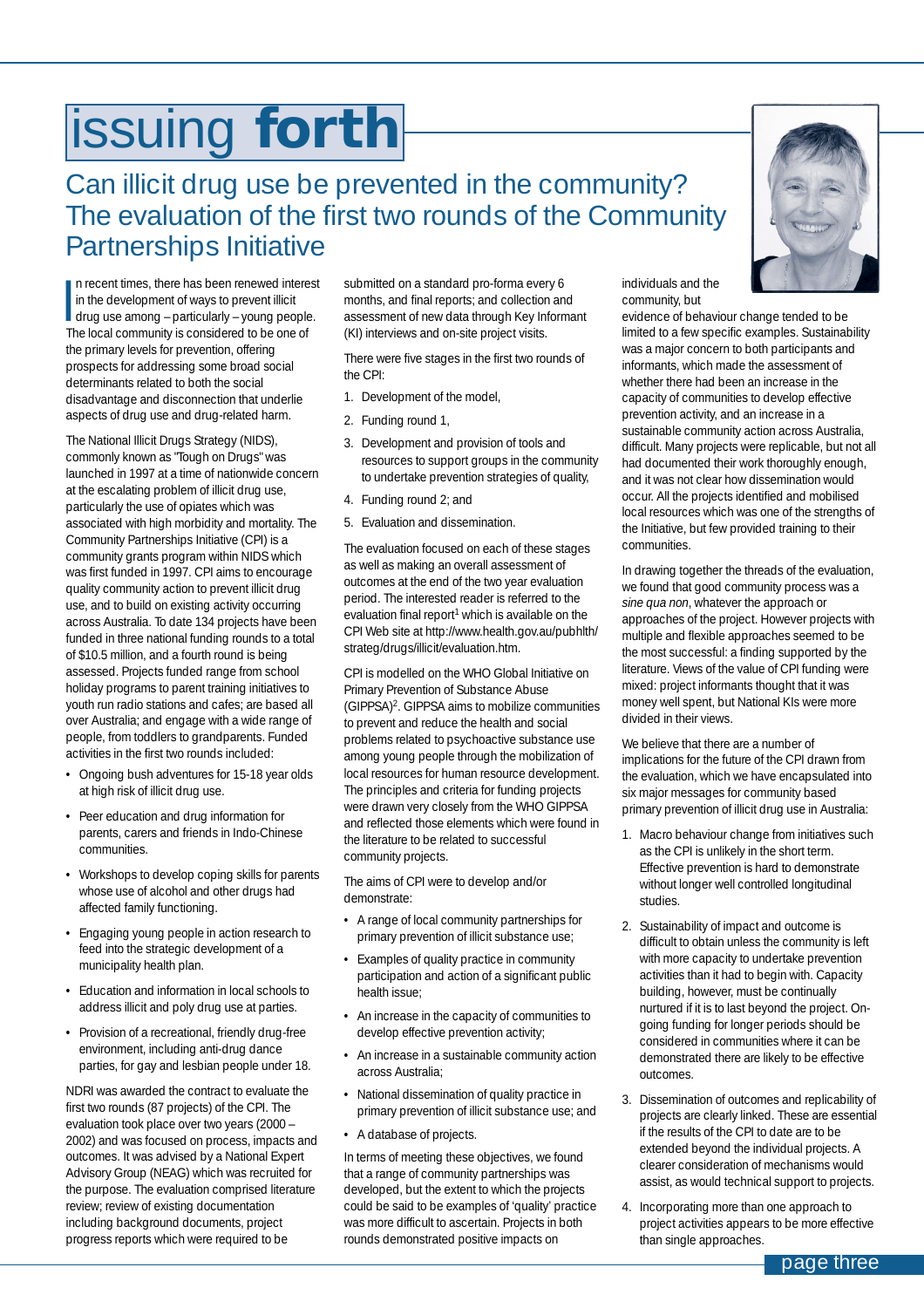# <span id="page-3-0"></span>centre lines

- 5. Adequate groundwork in consulting the community and relevant organisations prior to the funding submission was critical, as was effective process in working with the community during implementation.
- 6. We observed an aura of self reliance and a general lack of communication between projects as well as high staff stress levels and turn-over. Project work like this is difficult and workers need encouragement to seek support for themselves, particularly if their own organisations are not well established.

Finally, we offer three major alternative approaches to community based prevention as a contribution to discussions about the continuation of CPI in its current form.

#### **Funding fewer longer projects**

Because behaviour change and creating effective community relationships take a long time, funding fewer projects over longer periods of time - at least 7-8 years - may be necessary to effect and demonstrate not only impact but also outcomes.

#### Such studies incorporate longitudinal data collection, which allows for specificity in predicting which elements of a program are most influential so that these can be replicated in other projects.

#### **Developing comprehensive community based prevention programs**

These programs are typically very expensive, include multiple interventions and involve whole communities, but have been demonstrated to be effective. Examples include the programs by Holder and colleagues in the USA in six locations over five years<sup>3</sup>.

#### **Generic community prevention**

Current thinking about prevention focuses on common risk factors for a range of problem social behaviours, such as crime, suicide, mental illness and substance use. It also stresses the importance of early interventions to address the common social and structural determinants of these behaviours. The health and social development of children, rather than prevention of specific problems such as drug use is emphasised.

We believe that alternative programs such as these should be discussed and considered if community based prevention of illicit drug use among young Australians is to be as effective as possible.

#### *Wendy Loxley and Amanda* **Bolleter** (former NDRI researcher)

### References

- 1. **Bolleter, A. and Loxley, W**. (2002) *Final report on the evaluation of the Community Partnerships Initiative*. National Drug Research Institute, Curtin University of Technology, Perth, Western Australia.
- 2. **World Health Organization** (2002) *Global initiative on primary prevention of substance abuse*. http://www.who.int/substance\_abuse/undcp\_who\_init iative/index.html.
- 3. **Holder, H.D., Saltz, R.F. et al.** (1997) Summing up: Lessons from a comprehensive community prevention trial. *Addiction, 92* (Suppl. 2), S293-S301.

# project **notes**

#### Building Indigenous research capacity

#### *Dennis Gray*

Staff from NDRI's Indigenous Research Team along with staff from the Centre for Remote Health (CRH) – which is a joint initiative of the Flinders University of South Australia and the Northern Territory University – have been assisting Tangentyere Council in Alice Springs to build its own research capacity. Tangentyere Council is an umbrella organisation for the 19 town camps in Alice Springs and the initiative builds on several years of collaboration between Tangentyere Council and the university centres.

From 1 April 2002 to 31 March 2003, a trial was conducted of restrictions on the availability of alcohol in Alice Springs. The restrictions included: a ban on the sale of all alcoholic beverages except light beer on licensed premises before 11.30am; restriction of takeaway sales on weekdays to between the hours of 2.00pm and 9.00pm; and a ban on the sale of alcoholic beverages in containers of 2 litres or more. Various measures were put in place for the evaluation of the trial and these included the need to assess community attitudes to the restrictions. Because of the difficulties inherent in non-Indigenous organisations conducting survey research in the town camp settings, Tangentyere Council negotiated with the university centres to undertake a survey under its auspices.

The aims of the survey were determined by the larger evaluation of the restrictions, and were to ascertain:

- attitudes to the restrictions
- views on the future of the restrictions; and,
- suggestions on other measures to reduce alcohol-related harm in Alice Springs.

Tangentyere Council recruited 14 people from the town camps to undergo training to conduct the survey, and training and supervision were provided by Dennis Gray and Jane Ulrik from NDRI and Juanita Sherwood an Indigenous researcher from CRH. The short, hands-on training program included: discussion sessions on the principles of research; the objectives of this particular project; the translation of the specific aims of both structured and openended questions in language that the town camp residents would be able to understand; and sampling principles and the selection of a stratified sample from each camp based upon its size.

Ten people completed the training and under the supervision of Jane Ulrik conducted the survey over a two week period in April 2003. During this period members of Tangentyere Council's research team interviewed a sample of 277 from among the approximately 990 town camp residents aged 18 years or over. A small sub-group of the team entered the data into a Microsoft Excel spreadsheet and with the assistance of Dennis Gray summarised the data using SPSS. The whole of the research team then reviewed the summarised results and provided an interpretation of them, and a report was prepared for the Northern Territory Licensing Commission<sup>1</sup>.

The key findings of the survey were that the majority of town camp residents supported restrictions and were in favour of either retaining restrictions in their present form or strengthening them. In its decision regarding the future of the restrictions, the Licensing Commission decided that those relating to on-premise trading and takeaway hours would be retained. Unfortunately, however, the Commission decided that the restriction on container size would be dropped. Tangentyere Council, and other Indigenous organisations such the Central Australian Aboriginal Congress, see this as a major setback in their fight to reduce alcoholrelated harm in Central Australia and are currently looking at what action they can take to address this.

While the Licensing Commission delivered a blow to the Aboriginal organisations in Central Australia, Tangentyere Council views the method of research collaboration used in the survey of restrictions as particularly successful. The Council is now looking at establishing a permanent 'research hub' which would include a research coordinator and members of the team that conducted the survey, and which would research and evaluate a number of issues pertinent to the role of Tangentyere Council and the services it provides. It is envisaged that research expertise, training and supervision would be provided to the research hub by university based researchers, and Tangentyere Council is currently negotiating memoranda of understanding with several institutions which will formalise such arrangements.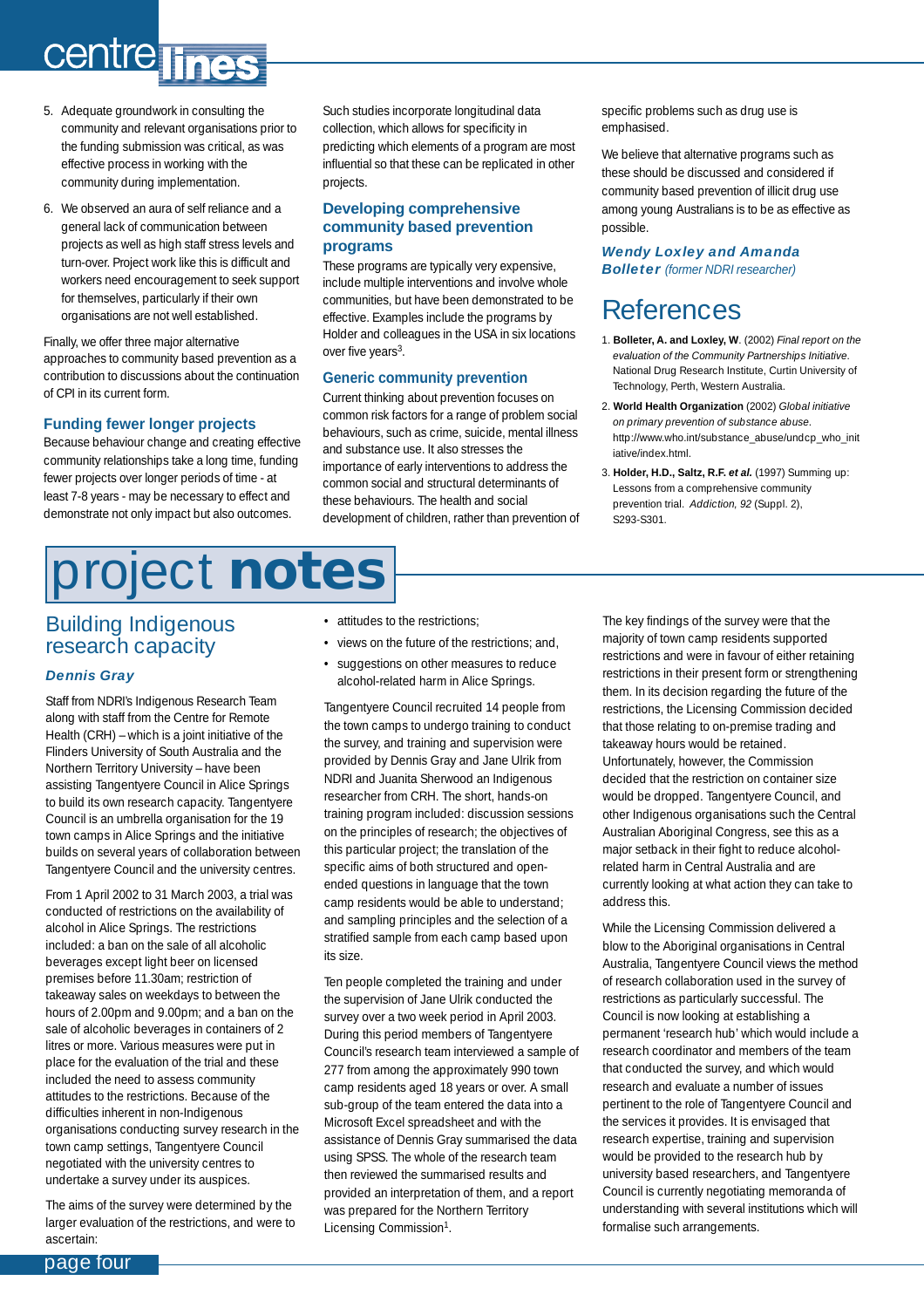#### Reference

1. **Tangentyere Council; National Drug Research Institute, Curtin University of Technology; Centre for Remote Health, Flinders University of South Australia & Northern Territory University.** *A survey of the attitudes of Aboriginal town camp residents to the Alice Springs liquor licensing restrictions*. Alice Springs, May 2003.

#### The long term legacy of the COMPARI community alcohol project

#### *Richard Midford*

The Community Mobilisation for the Prevention of Alcohol Related Injury (COMPARI) project was a university demonstration project that aimed to reduce alcohol related harm within the Geraldton community. The project was initiated in early 1992 and twenty-two major component activities were undertaken during the three year demonstration phase using a range of strategies that included: community networking and support; community development; provision of alternative options; health education; health marketing and policy institutionalisation. The project did not cease on completion of the demonstration phase; rather it evolved into the major alcohol and other drugs service provider for the region.

This research identifies the legacy of COMPARI from interviews with key community informants and from objective serial measures of alcohol consumption and harm. Key informants indicated that the original whole community alcohol prevention focus of the project has been diluted. This was inevitable, because of the broader service mandate imposed on the project. However, prevention has also become more narrowly focused, because of greater emphasis on individual prevention through education and training. A culture of intersectoral collaboration on alcohol issues has endured and this contributes to more efficient use of resources, as well as higher levels of referral for treatment. Another legacy is increased community awareness of alcohol issues, which has translated into greater local input into responses. Finally, there was strong acknowledgement by the key informants that the local committee associated with the project has been important in sustaining COMPARI. In this regard it was seen as both an integral component and enduring product of the project.

These changes to the way Geraldton deals with local alcohol problems do seem to have translated into less consumption and harm. There has been a modest but consistent reduction in per capita alcohol consumption in Geraldton, which contrasted with a more variable, but seemingly greater increase in consumption in the control community of Bunbury. Per capita WA non-metro consumption, which was included to provide a reliable point of reference, because of larger numbers, consistently increased over the ten year period of this study from 13.4 litres to 14.25 litres



**Members of Tangentyere Council's research team.**

of alcohol per person of drinking age. Prior to the commencement of COMPARI, Geraldton residents on average were drinking slightly more than the WA non-metro average. Ten years later they were drinking a litre less than the average.

A proxy measure of alcohol harm: weekend, night, hospital accident and emergency occasions of service was also collected. A time series analysis was undertaken with this data to assess if service trends were significantly different between the intervention and control communities. An ARIMA analysis model was selected because of its greater power. A model building process was undertaken with each series. In the case of the Geraldton series the optimum ARIMA model provided a regression coefficient of 0.1486, which was not significant at the level of 0.05, indicating that the rate of weekend night accident and emergency department occasions of service did not change in Geraldton over the period of the study. In the case of Bunbury the optimum ARIMA model provided a regression coefficient of –0.4055, which was significant at  $p = .0067$ . This indicates a trend of increasing weekend night accident and emergency occasions of service in Bunbury over the study period.

In summary the COMPARI project has been sustained in Geraldton, although it has changed considerably in form. There is also objective evidence that it has reduced both alcohol consumption and harm over a substantial period of time.

#### The SHAHRP dissemination project

#### *Nyanda McBride and Fiona Farringdon with Carol Kennedy, NCETA & DASC*

#### **Background**

The School Health and Alcohol Harm Reduction Project (SHAHRP study) was a longitudinal intervention research study using evidencebased, classroom alcohol education lessons to reduce alcohol-related harm in young people<sup>1,2</sup>. The critical evidence-based features of the

SHAHRP intervention were drawn from a range of health and drug education programs and research literature, and in particular, published evaluation studies and research that demonstrated some potential for behaviour change in the target population<sup>3</sup>. The SHAHRP study was a harm minimisation study. It combined thirteen alcohol harm minimisation classroom lessons with longitudinal measures of alcoholrelated harm to assess change in the study students alcohol-related behaviours and experiences. The SHAHRP lessons assisted students by enhancing their ability to identify and use strategies that reduced the potential for harm in drinking situations, and that assisted in reducing the impact of harm once it occurred. Over the period of the study (from baseline to final follow-up 32 months later), students who participated in the SHAHRP program had a 10% greater alcohol related knowledge, consumed 20% less alcohol, were 19.5% less likely to drink to harmful or hazardous levels, experienced 33% less harm associated with their own use of alcohol and 10% less harm associated with other people's use of alcohol than students who participated in other alcohol education. With relatively low costs, schools can implement a classroom based program that has some proven ability to influence student behaviour. This provides schools with some means to optimise the contribution that they can make to the wider community prevention process.

#### **SHAHRP Dissemination**

Past reviewers of school drug education have noted that effective school drug education programs are not readily available to teachers in a useable format. This project, funded by an Alcohol Education and Rehabilitation Foundation Community Partnership Grant, will therefore aim to disseminate the SHAHRP education materials by providing training to teacher trainers from Government, Private and Catholic Education sectors in several states of Australia. A key aspect of this dissemination process will be the training of new and existing teacher trainers so that a permanent skilled group of trainers is available to train interested school-based staff in the use of the program. A part time SHAHRP Project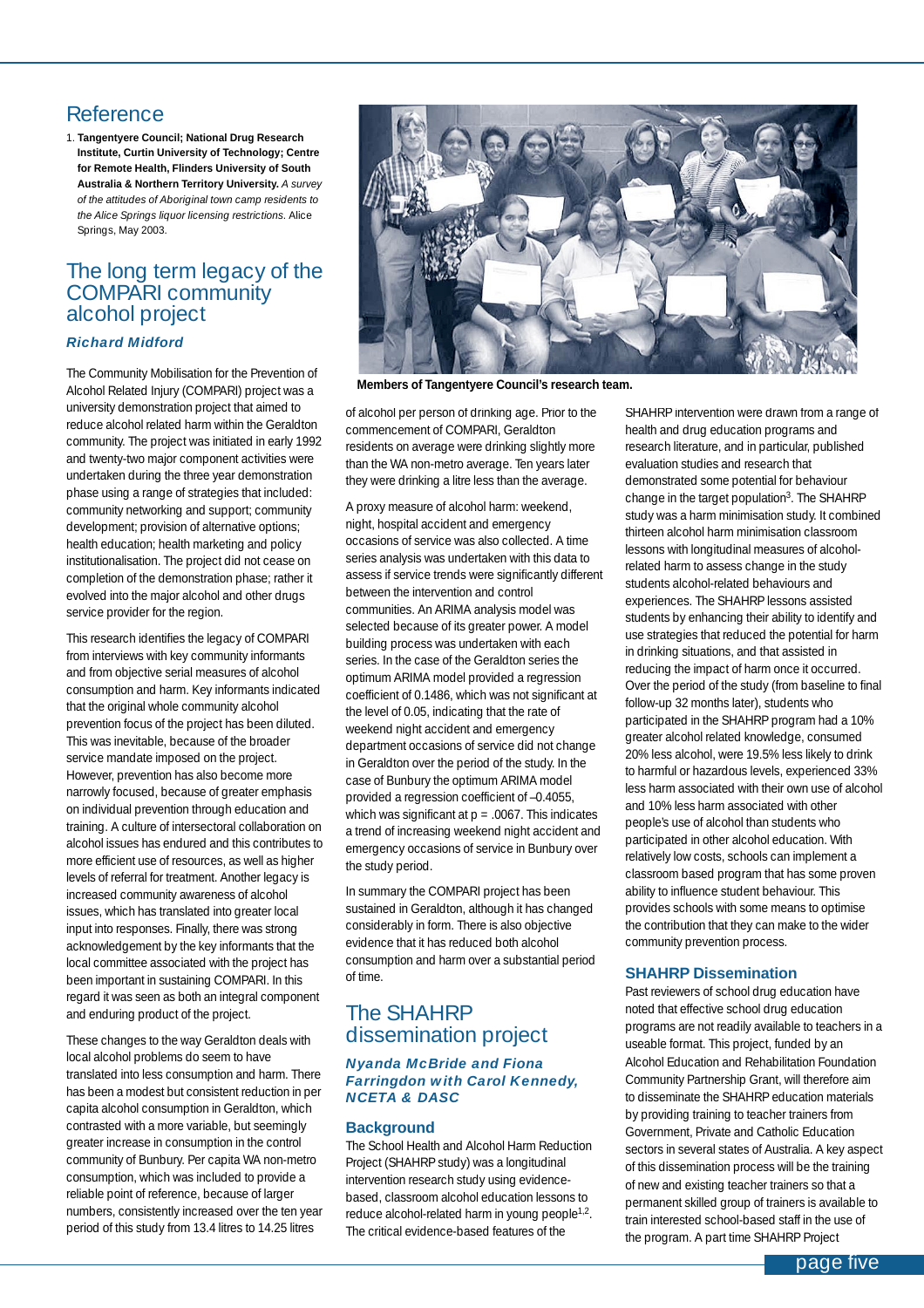# <span id="page-5-0"></span>centre lines

Manager based at NDRI and a part time Project Officer based at the National Centre for Education and Training on Addiction (NCETA), will provide the initial training to teacher educators who will then be contracted to provide two workshops for teachers in their local district and education system.

#### **Progress to date**

Four states have been recruited for involvement in the study including South Australia (three sectors); ACT (three sectors); Tasmania (three sectors) and the Goulburn North East District in Victoria.

The Project Manager from NDRI conducted a 'train the trainer' two-day workshop in South Australia on 12-13 May 2003. Seventeen participants from the three education sectors attended the workshop. To date, five subsequent workshops for teachers have been planned including two for Catholic schools in Whyalla and the Gawler region; two for Government schools in the Riverland and Northern Adelaide suburbs; and one for Independent Schools in the metropolitan area.

A second train the trainer two-day workshop is planned for 14-15 August 2003 in Canberra. Participants will include five trainers from Tasmania (three sectors); four trainers from ACT

# ab**stracts**

#### The ins and outs of injecting in Western Australia

#### *Susan Carruthers* **Journal of Substance Use, 2003, 8, (1), 11-18**

Hepatitis C is now the most commonly reported infectious disease in Australia and more than 90 percent of all infections are the result of injecting drug use. Efforts in Australia to reduce the transmission of this virus among injecting populations have largely been unsuccessful although there is some evidence that the incidence and prevalence rates in this country are declining. While the sharing of needle and syringes remains the risk of highest magnitude, the sharing of other equipment, the receiving or giving of injections and other practices involved in the injection of drugs are also implicated in the transmission of hepatitis C. This paper reports the findings of an in-depth examination of the act of injection using a recorded observation method. The findings indicate that there are multiple opportunities throughout the process of injection which could contribute to transmission. In particular, the degree of physical contact between those injecting contributes to the risk of contact with possibly infected blood. The implications of these

(three sectors); and ten trainers from the Goulburn District (three sectors).

*The SHAHRP Dissemination Project is funded by the Alcohol Education and Rehabilitation Foundation.*

*The SHAHRP program materials were developed and tested in a research study funded by Healthway, the Health Promotion Foundation of Western Australia.*

#### References

- 1. **McBride, N., Midford, R., Farringdon, F., and** Phillips, M. (2000). Early results from a school alcohol harm minimisation study. The School Health and Alcohol Harm Reduction Project. *Addiction*; 95, 7: 1021-1042.
- 2. **McBride, N., Farringdon, F., and Midford, R.** (2002). Implementing a school drug education program: Reflections of fidelity. *International Journal of Health Promotion and Education*; 40, 2: 40-50.
- 3. **McBride, N.** (2002). School Health and Alcohol Harm Reduction Project: Reducing Alcohol Related Harms in Young People. PhD thesis. National Drug Research Institute, Curtin University of Technology, Perth, Western Australia.

#### Preventing alcohol related violence on licensed premises

#### *Ben Haines*

This PhD study on preventing alcohol related violence in and around licensed premises is

being conducted with financial support from the Alcohol Education and Rehabilitation Foundation.

Previous work demonstrates that the characteristics of individual licensed venues (such as pubs and clubs) make a significant contribution to the probability of violence, above and beyond the characteristics of the clientele. Risk factors for violence include overcrowding, overheating, an unpleasant atmosphere, binge drinking, and cheap drink promotions. Protective factors include positive features such as staff training, the availability of public transport, availability of food, and the nature of the entertainment provided.

Most licensed premises have few or no incidences of alcohol related violence, and the majority of alcohol related violence occurs in a very small minority of licensed premises. This study will be comparing high and low risk premises in order to assess the characteristics of the premise that contribute to the risk of violence. It will assess how high-risk venues could change their policy to reduce the risk of violence, without necessarily losing customers, and will investigate the ways in which venue management and staff can act to reduce the risk of violence. The focus will be on feasible, practical, and useful means of reducing alcohol related violence.

findings on the design of prevention material are discussed.

#### Policy from a harm reduction perspective

#### *Simon Lenton*

#### **Current Opinion in Psychiatry, 2003, 16, (3), 271-277**

Purpose of the review: The present review addresses recent literature on the effectiveness of reducing drug-related harm in a number of domains which might be promoted, facilitated, hindered, or prohibited by drug policy.

Recent findings: Increasingly, there is a recognition among health professionals, the judiciary, and the public, that it is possible to design a system of drug control which has less of an emphasis on criminal law. However, for countries contemplating models of drug law other than strict prohibition, the three main international drug treaties limit the scope of changes to domestic laws. In the last 25 years alcohol policies have shifted from reducing the total population consumption to addressing risky drinking situations and patterns of use to reduce alcohol related problems. With regards to drug use the evidence supports: needle and syringe provision schemes in the community; prison drug substitution treatment and needle

exchange programs; removal of criminal penalties for minor cannabis offences; and supervised injecting facilities in localised areas with open, public drug scenes and associated amenity problems. Schemes which divert drug offenders from the criminal justice system to treatment are increasingly common, but their effectiveness is yet to be demonstrated. Provision of naloxone hydrochloride to heroin users and their friends and family to aid in management of heroin overdose has promise, but more research is needed before widespread distribution is advocated.

Summary: Clinical and research practitioners should use their influence to call for policy that facilitates interventions which have been shown to be effective in reducing drug-related harm.

#### The Partysafe project: Working with an Australian rural community to reduce alcohol harm

#### *Richard Midford, Martin Cooper and Julie-Anne Jaeger*

#### **Nordic Studies on Alcohol and Drugs (English Supplement), 2003, 20, 69-80.**

Partysafe was a community mobilisation project, conducted in the remote Northwest town of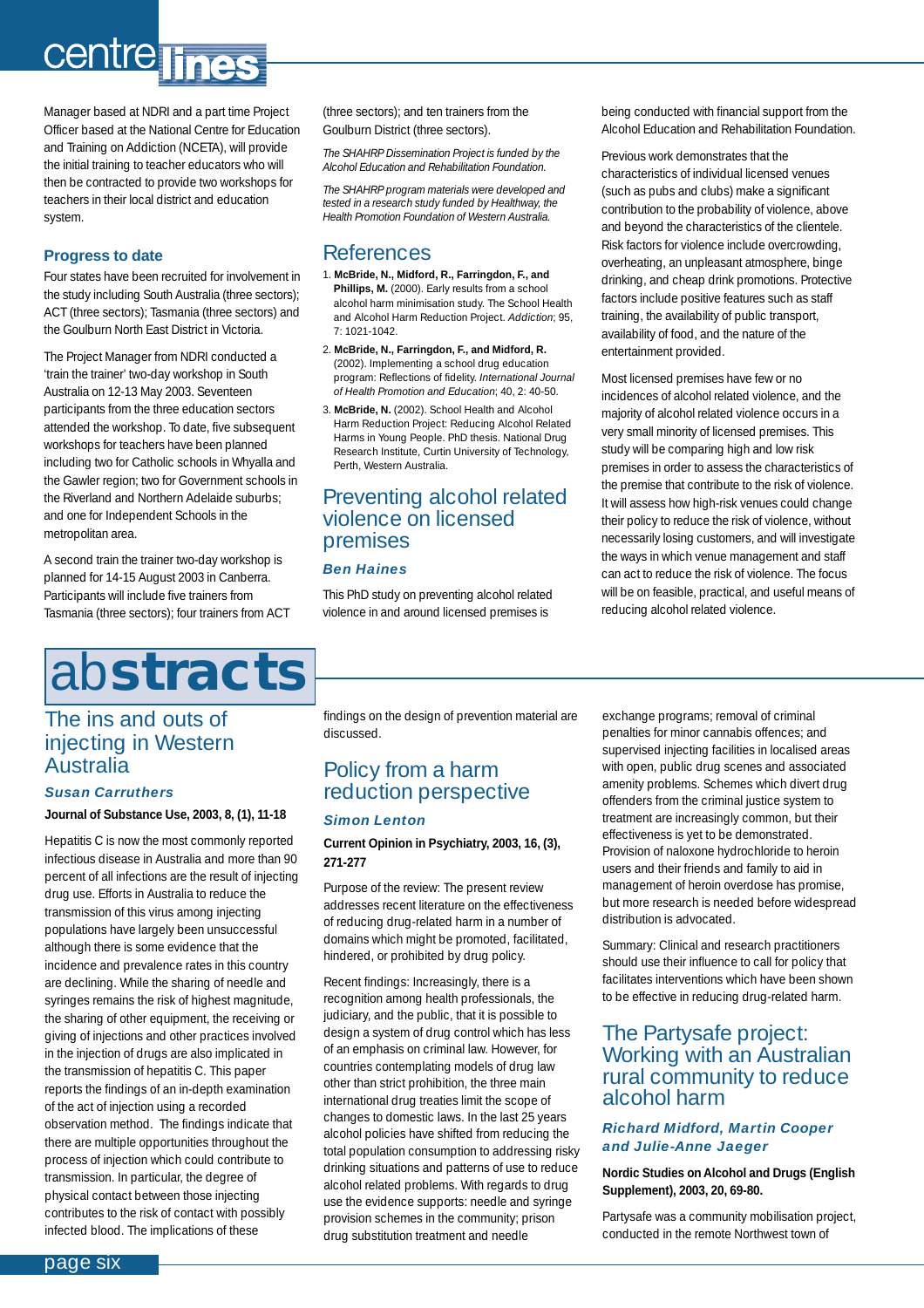<span id="page-6-0"></span>Carnarvon in Western Australia over a period of 18 months. The initial goal was to reduce alcohol-related harm associated with drinking in private settings. However, subsequent to the pre-intervention community survey, greater emphasis was placed on influencing males in the age range 25-45 years, because of the high risk drinking behaviour identified in this group. The intervention comprised a number of

components, including local media advertising and advocacy; participation in high profile community collaborative campaigns and use of a peer character cartoon strip to highlight alcohol issues and model behaviour change. Use of local media content was particularly effective in raising community awareness as to the project's message and obtaining support for its aims. On completion of the intervention

phase, process and impact data were gathered from a number of community sources. The major impact of the Partysafe project in its own right was heightened awareness of alcohol issues in the community. However, the project also contributed in a major way to institutionalising a collaborative Christmas alcohol harm prevention campaign.

# recent **publications**

#### Monographs and Technical Reports

**Breen, C., Degenhardt, L., Bruno, R., Roxburgh, A., Duquemin, A., Fetherston, J., Fischer, J., Jenkinson, R., Kinner, S., Longo, M. and Rushforth, C.** (2003). *Australian Drug Trends 2002: Findings from the Illicit Drug Reporting System (IDRS).* National Drug and Alcohol Research Centre, Sydney, NSW*.*

**Carruthers, S.** (2003) *Hepatitis C and Injecting Drug Users.* Monograph No 6. National Drug Research Institute, Curtin University of Technology, Perth, Western Australia.

**Carruthers, S.J. and Arden, K.** (2003). *Hepatitis C prevention is a two way bet: The role of positive injectors in preventing transmission.* National Drug Research Institute, Curtin University of Technology, Perth, Western Australia.

**Farringdon, F., McBride, N., and Kennedy, C.**

(2003). *The SHAHRP Dissemination Project. Interim report to the Alcohol Education and Rehabilitation Foundation.* National Drug Research Institute, Curtin University of Technology, Perth, Western Australia.

**Gray, D.** (2003). *The impact of restrictions on the sale of alcohol on particular days of the week: With reference to proposed restrictions in Port Hedland and South Hedland.* National Drug Research Institute, Curtin University of Technology, Perth, Western Australia.

### Published Articles, Chapters and Books

**Briscoe, S. and Donnelly, N.** (2003). Problematic licensed premises for assaults in inner Sydney, Newcastle and Wollongong. *Australian and New Zealand Journal of Criminology*, *36,* 18-33.

**Carruthers, S.J.** (2003). The ins and outs of injecting in Western Australia. *Journal of Substance Use, 8,* (1), 11-18.

**Lenton, S.** (2003). Policy from a harm reduction perspective. *Current Opinion in Psychiatry, 16,* (3), 271-277.

**Midford, R.** (2003). Alcohol and other drugs. *In* Wyatt, A. and Oxenburgh, M. *Managing Occupational Health and Safety*. CCH Australia Ltd, Sydney. pp. 64,081-64,115.

**Midford, R., Cooper, M. and Jaeger, J**. (2003). The Partysafe project: Working with an Australian rural community to reduce alcohol harm. *Nordic Studies on Alcohol and Drugs. (English Supplement), 20*, 69-80.

**Weatherburn, D., Jones, C. and Donnelly, N.** (2003). Prohibition and cannabis use in Australia: A survey of 18-29 year olds. *Australian and New Zealand Journal of Criminology, 36*, 77-93.

# **NDRI HAS MOVED**

**The National Drug Research Institute has moved to new premises. Please note the following changes for your records.**

### **New main contact numbers:**

Phone: 08 9266 1600 Fax: 08 9266 1611

#### **Web and email addresses remain the same:**

Web: www.ndri.curtin.edu.au Email: enquiries@ndri.curtin.edu.au

#### **New street/delivery address:**

National Drug Research Institute Curtin University of Technology Health Research Campus Level 2, 10 Selby Street Shenton Park, WA 6008

#### **Postal address remains the same:**

National Drug Research Institute Curtin University of Technology GPO Box U1987, Perth, WA 6845